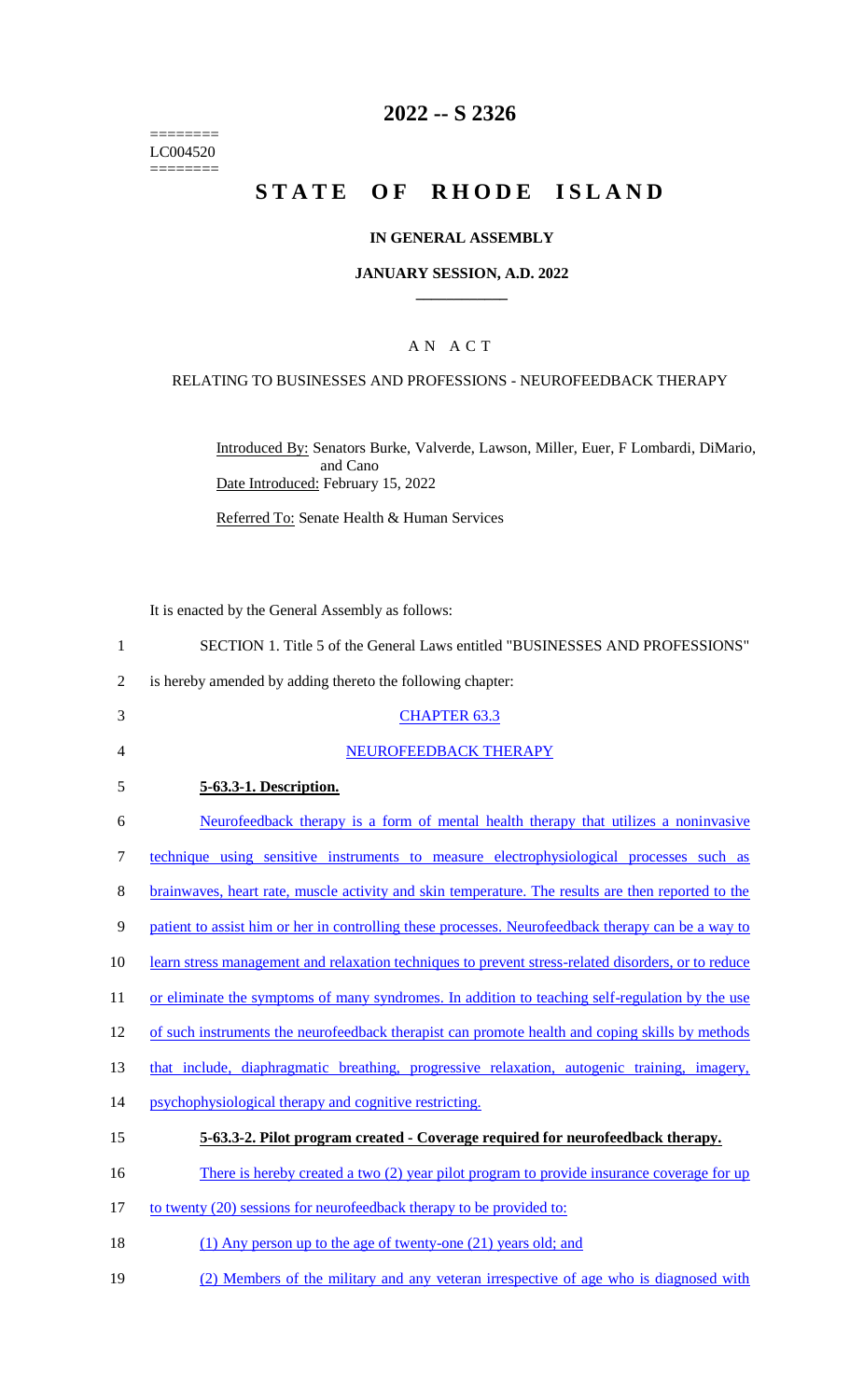post-traumatic stress disorder. **5-63.3-3. Authorized practice - Training and supervision.**  Persons authorized to practice neurofeedback therapy pursuant to this chapter shall: (1) Have at least a graduate degree from an accredited institution of higher learning in education of a health care related field satisfactory to the board of neurofeedback therapy, and at least thirty-six (36) hours of didactic neurofeedback education. (2) Have at least one hundred (100) hours of clinical experience in the practice of neurofeedback therapy under the supervision of a person who, because of education and experience would be eligible for licensure or is licensed as a neurofeedback therapist. (3) Pass a written and practical examination satisfactory to the board of neurofeedback 11 therapy. Biofeedback Certification Institute of America (BCIA). (4) Be at least twenty-one (21) years of age. (5) Be of good moral character as determined by the board of neurofeedback therapy. **5-63.3-4. Exempt persons.**  Nothing contained in this chapter shall be construed to prohibit the practice of neurofeedback therapy by qualified health care professionals licensed in this state, or by students 17 or interns in health care educational programs who are supervised by a licensed or authorized health 18 care professional qualified to practice neurofeedback therapy. SECTION 2. Chapter 27-18 of the General Laws entitled "Accident and Sickness Insurance Policies" is hereby amended by adding thereto the following section: **27-18-89. Neurofeedback therapy.**  Every individual or group health insurance contract, plan, or policy delivered, issued for delivery or renewed in this state on or after January 1, 2023, shall provide coverage for neurofeedback therapy as provided for in chapter 63.3 of title 5, until January 1, 2025, at which 25 time the pilot program shall end. SECTION 3. Chapter 27-19 of the General Laws entitled "Nonprofit Hospital Service Corporations" is hereby amended by adding thereto the following section: **27-19-81. Neurofeedback therapy.**  Every individual or group health insurance contract, plan, or policy delivered, issued for delivery or renewed in this state on or after January 1, 2023, shall provide coverage for neurofeedback therapy as provided for in chapter 63.3 of title 5, until January 1, 2025, at which 32 time the pilot program shall end. SECTION 4. Chapter 27-20 of the General Laws entitled "Nonprofit Medical Service Corporations" is hereby amended by adding thereto the following section: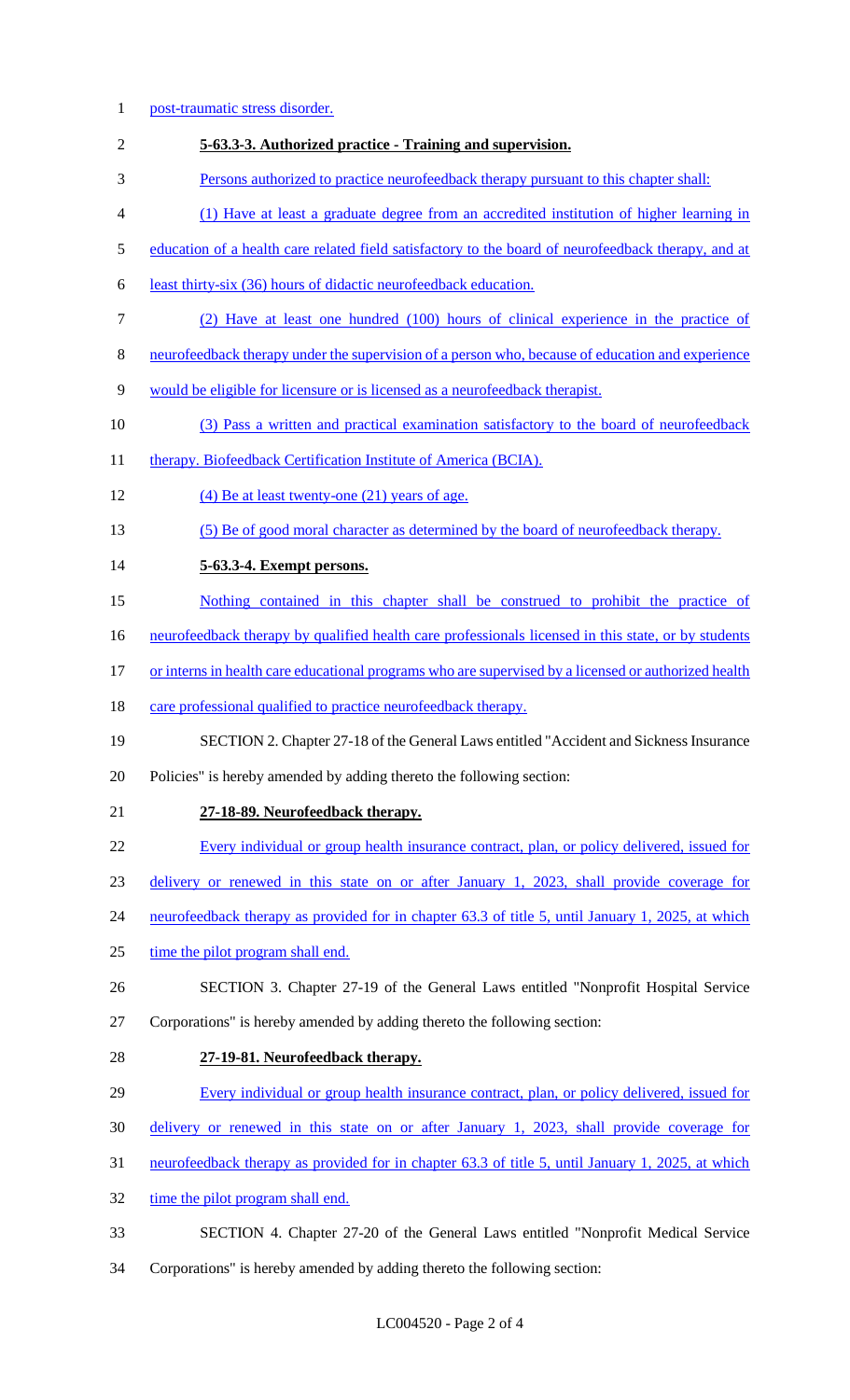# 1 **27-20-77. Neurofeedback therapy.**

- 2 Every individual or group health insurance contract, plan, or policy delivered, issued for
- 3 delivery or renewed in this state on or after January 1, 2023, shall provide coverage for
- 4 neurofeedback therapy as provided for in chapter 63.3 of title 5, until January 1, 2025, at which
- 5 time the pilot program shall end.
- 6 SECTION 5. Chapter 27-41 of the General Laws entitled "Health Maintenance 7 Organizations" is hereby amended by adding thereto the following section:

### 8 **27-41-94. Neurofeedback therapy.**

- 9 Every individual or group health insurance contract, plan, or policy delivered, issued for
- 10 delivery or renewed in this state on or after January 1, 2023, shall provide coverage for
- 11 neurofeedback therapy as provided for in chapter 63.3 of title 5, until January 1, 2025, at which
- 12 time the pilot program shall end.
- 13 SECTION 6. This act shall take effect upon passage and shall sunset on January 1, 2025.

LC004520 ========

 $=$